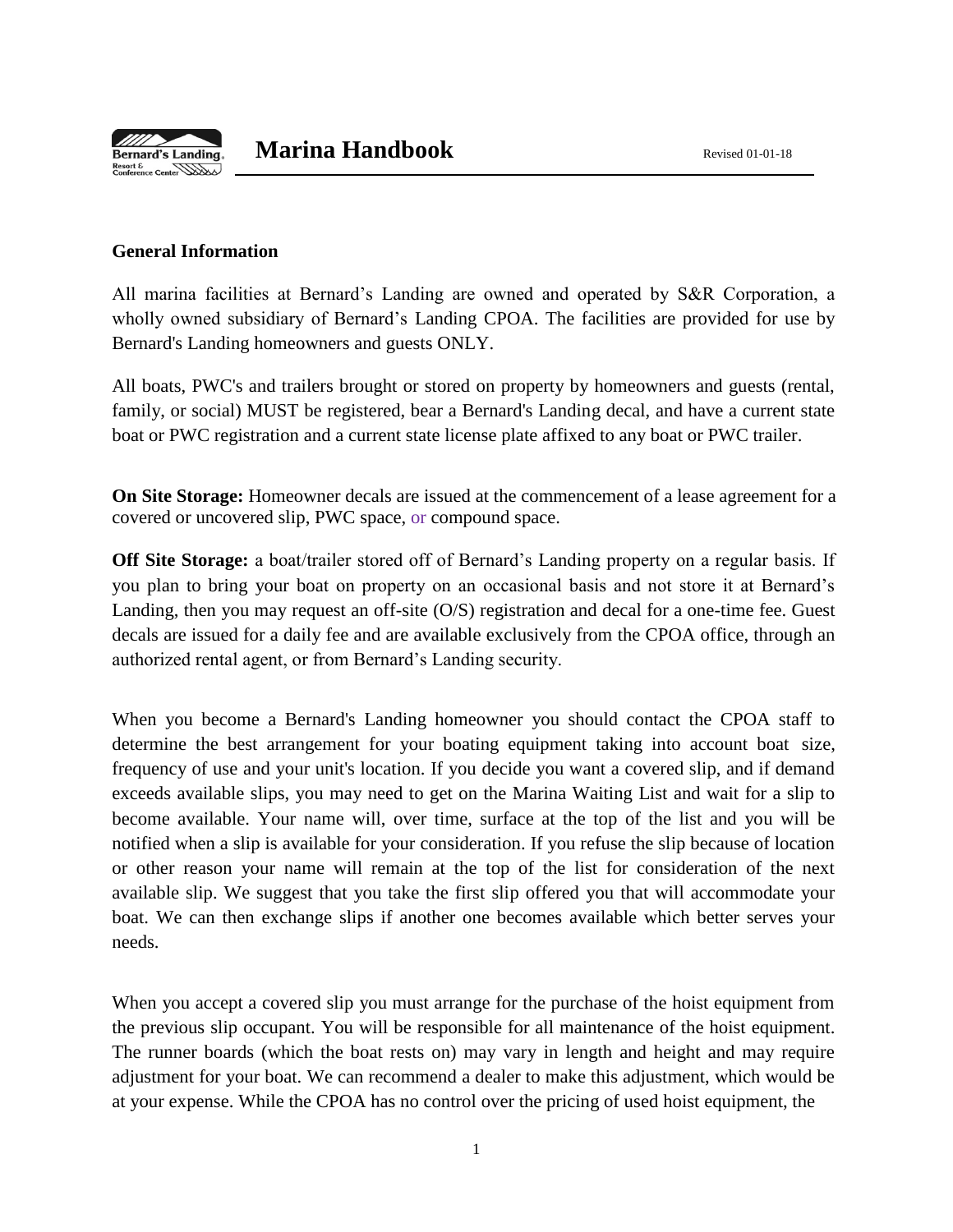market has settled at about \$800 - \$900 for this type of used equipment. Likewise, PWC lifts belong to the previous owner and may be purchased from them.

# **12/12 Rule for building additional marinas or marina/convenience docks**

Additional marina or marina/convenience dock construction shall be considered by the Board of Directors when the slip request waiting list has 12 requests for slips by homeowners who do not currently have a slip or when the person at the top of the list, who does not currently have a slip, has been on the list for 12 months and has not refused an opportunity to lease a slip (declining an opportunity to pre-lease shall not be considered declining an opportunity to lease). This is called the 12/12 Rule.

# **Boat Slip Standards**

Boat slip Lessees are required to keep the area in and around the boat slip neat and tidy. Dock and boat fenders attached to the dock are to be of commercial material made for that purpose rugs are not acceptable. The preferred color for fenders is white.

If you want to attach a bird shield to the rafters, use either blue or black vinyl. Reinforce the plastic with  $1" x 2"$  wood strips or lattice strips to prevent the plastic from sagging. A 4" sag is the maximum acceptable limit. Bird shields presently in place will be "grandfathered", regarding both the color and type of material, providing they do not sag or look like they are in need of repair. Anyone having a bird shield that is torn and unsightly or one that sags more than 4" will be asked to repair it or remove it. If this is not done in a reasonable amount of time (normally 30 days), the management will have the option to remove it and the lessee will be charged the cost of the removal. It is important that nothing be stored above the rafters as this is a safety concern.

The option to install gutters to protect large boats from water runoff will be considered by the Board of Directors when a request is made by a Lessee to management. Any gutter request granted will be installed by S&R in a "professional manner" and any gutter may have a down spout attached to a piling and match the color of the guttering.

# **Standard Boat Cover Specifications**

The purpose of a boat cover is to protect the interior surface of the boat from dust, spiders and debris. A boat cover that protects the upper body and interior of the boat and does not *to* extend beyond the bow, stern (not including the swim platform) or sides of the boat is allowed for that purpose. All boat covers are to be attached solely to the boat they protect. No covers are permitted that have any attachment to the marina structure, including rafters, piers, pylons, walkways or other support structures. Exceptions to this policy may be granted for persons with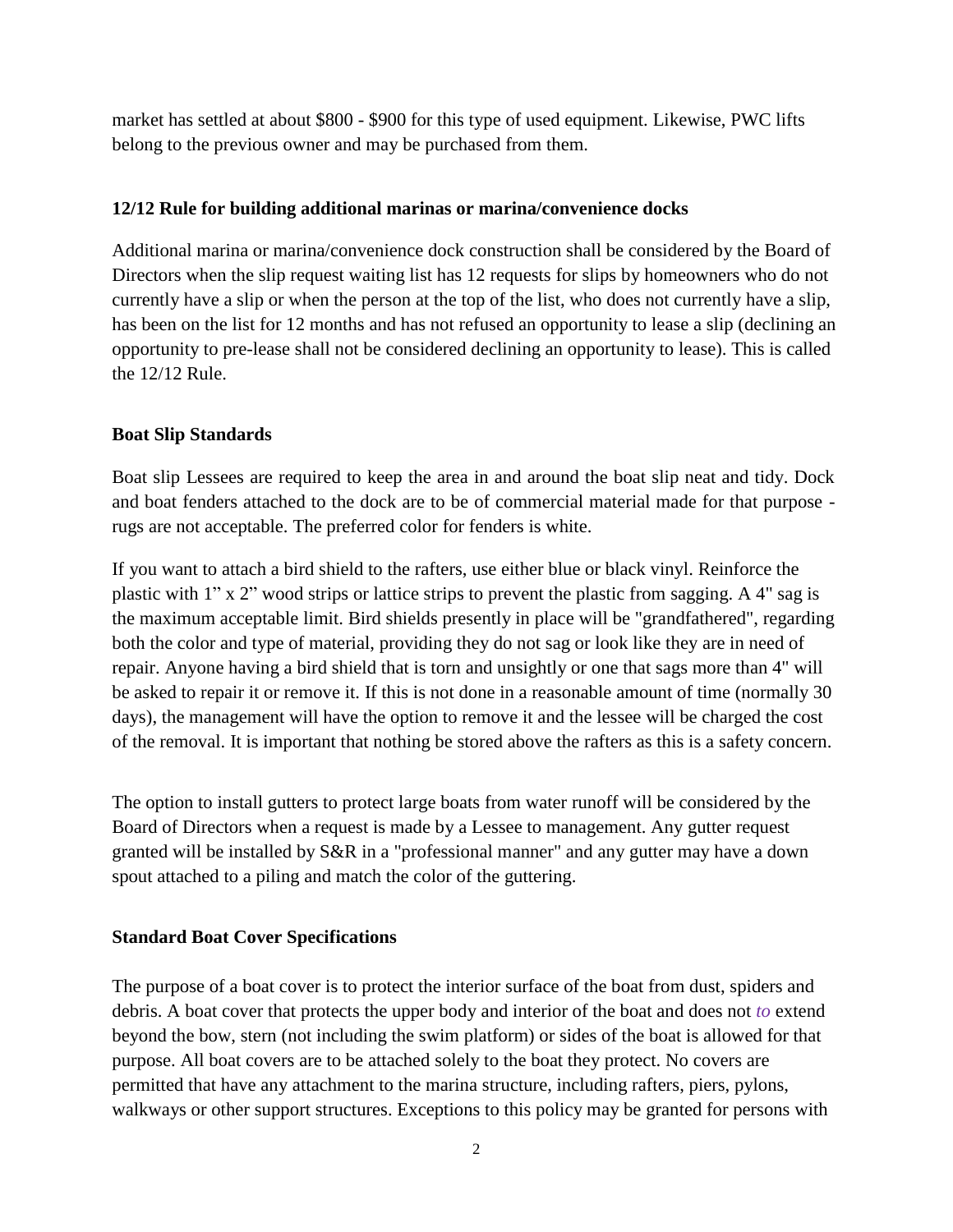disabilities or other such reasons as deemed valid by the Board of Directors. Any request for an exception to this policy must be made in writing to the General Manager of Bernard's Landing and must include both the grounds for seeking an exception and a description (including dimensions and color) of the proposed cover.

## **Drop Down Boat Cover Policies and Specifications**

- Drop Down Boat Covers will be limited to slip lessees who present a letter of medical necessity from a licensed physician.
- Drop down boat cover owners will be responsible for removing the cover and associated hardware (and return of the slip to its original pre-cover condition) at the end of their lease or within 10 days of lease by S&R to another lessee unless the new lessee qualifies to have a drop down boat cover and has reached agreement with the original lessee to purchase the cover, but in no event may the cover remain in place (unless sold to a new lessee) after 90 days from the date of termination of the cover owner's lease. If not removed in a timely manner, S&R will remove the cover and associated hardware and bill the cover owner for the removal expense.
- Only Touchless Boat Covers by MT may be installed, must meet Covenants Handbook specifications, including "Sea Gull Gray" color, and size (length as measured from rear edge of perpendicular walkway) as required for each Bernard's Landing marina, as follows:
	- o Main Marina A -- 22'
	- $\circ$  Main Marina B 23'
	- o Main Marina C 24'
	- o Main Marina D 24'
	- o Peninsula Marina 26'
	- o Peninsula Cove Marinas/Convenience Docks 27'
	- $\circ$  Meadows Marina 27'
	- o Sailor's Cove Marina 27'
	- $\circ$  Beach Marina 27'
- Existing drop down boat covers will be grand-fathered until they are removed or replaced. If replaced, they will have to meet current specifications.
- Any variance to the Drop Down Boat Cover policy will require approval by the CPOA Covenants Committee and the S&R Board of Directors.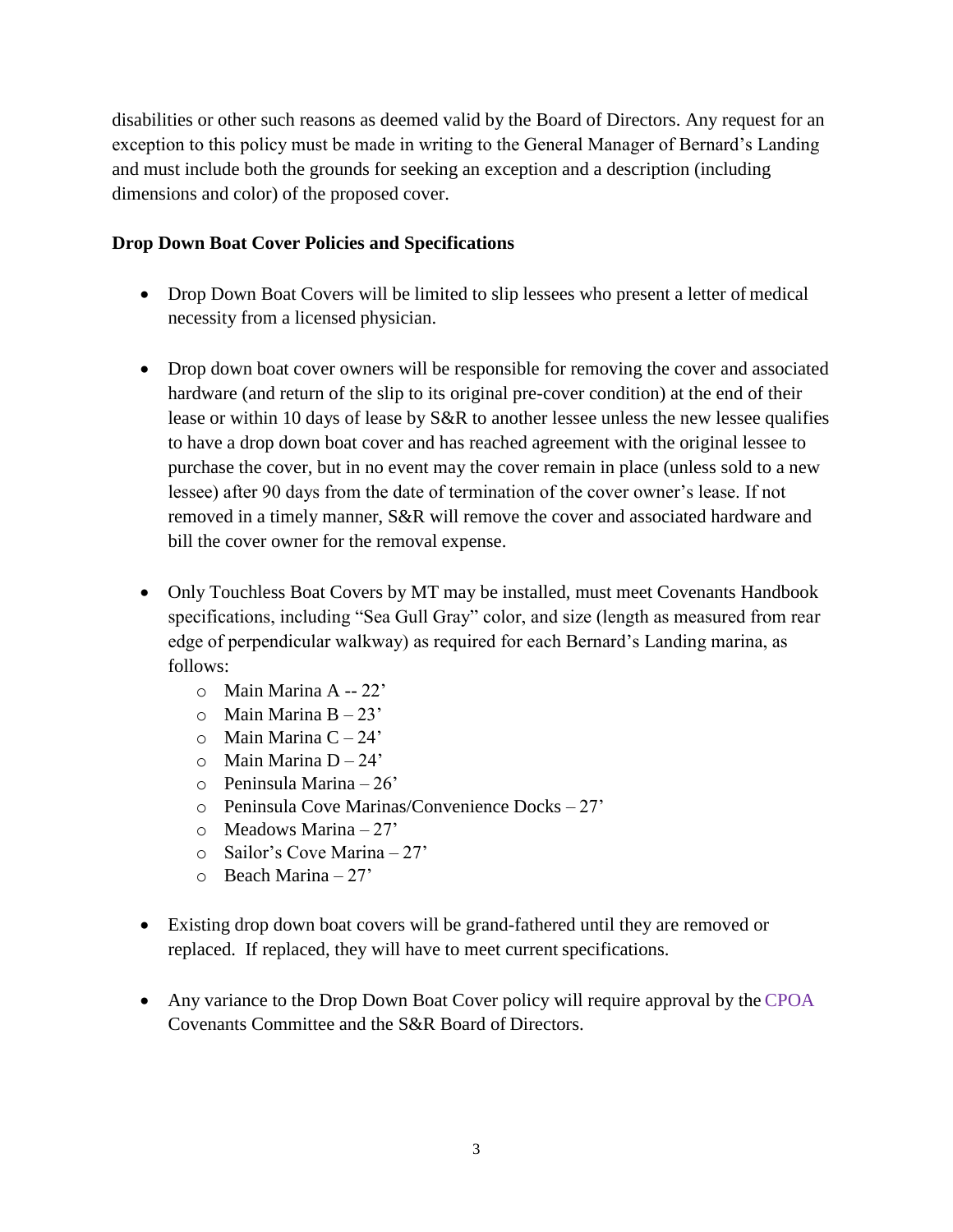# **Marina Locations**

There are several things you should know about our Marinas. We have five (5) Marinas and two (2) Marinas/Convenience Docks in various locations on the property. The MAIN MARINA (Sections A-D), the largest, is located in front of the CPOA Offices and The Landing Restaurant and consists of 64 covered slips and eighteen (18) uncovered slips and two (2) PWC spaces. The covered slips are 20 ft. x 12 ft. with an overhead clearance of thirteen (13) feet at FULL POND.

The PENINSULA MARINA is located near the Peninsula Towers condominium building on Peninsula Point Drive and consists of 23 covered slips and four (4) uncovered slips for sailboats. Covered slips are 22 ft. x 12 ft. with clearance at 10 feet above FULL POND. Sixteen (16) PWC spaces are available.

The MEADOWS MARINA is located at the end of Route 940 near the BOAT RAMP. It consists of 14 covered slips. Ten (10) are 22 ft. x 12 ft. and four (4) are 25 ft. X 12 ft. with 10 feet clearance above FULL POND. Ten (10) PWC spaces are available.

The SAILOR'S COVE MARINA is located near the Sailor's Cove 800 condominium building and consists of 20 covered slips 25 ft. x 12 ft. with clearance 12 feet above FULL POND. One uncovered slip and twenty (20) PWC spaces are available.

The BEACH MARINA is located near the beach and consists of 16 covered slips 25 ft. x 12 ft. with clearance 12 feet above FULL POND. Sixteen PWC spaces are available.

The PENINSULA COVE MARINAS/CONVENIENCE DOCKS I and III are located near Peninsula Cluster townhomes 1 & 2 and 5 & 6. There are 4 covered slips 25 ft. x 12 ft. with clearance 12 feet above FULL POND in each facility.

Water (non-potable) and electrical outlets are provided at all marina locations.

# **Lease Agreements**

All boats, PWC's and trailers stored on property must be under a lease agreement. Empty trailers may be left in the boat storage compound for brief and occasional periods in the unnumbered center area without a lease agreement but must bear a Bernard's Landing decal based on an O/S registration.

Annual leases for covered slips, uncovered slips, PWC spaces, and assigned boat compound storage spaces are available. Billings are semi-annual in December for January through June and again in June for July through December. Some covered slips are currently under a 5-year prepaid lease agreement, which may be transferred to a buyer at purchase of a unit thereby, avoiding the wait for a slip. Annual leases may not be transferred to the buyer by the seller as the vacated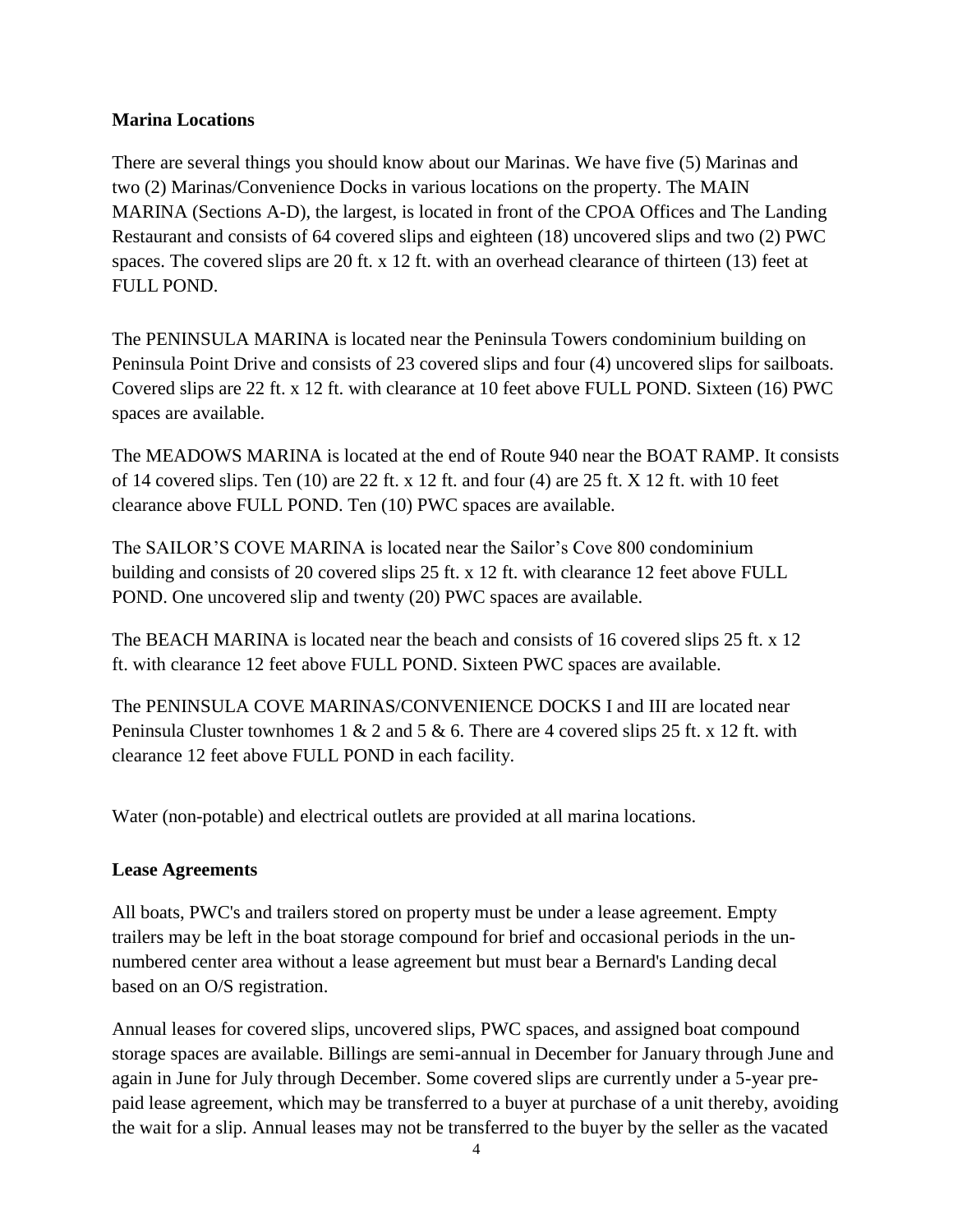slip returns to the pool to be re-assigned to those on the Marina Waiting List.

## **Maximum Weight Restrictions**

The maximum gross weight of any boat stored in a hanging slip in a Bernard's Landing marina is 6,000 pounds.

**Marina Fees** (Subject to change at the discretion of the S&R Corp. Board of Directors)

Annual Covered slips....... \$1650/year billed semi-annually (Slips <25') \$1850/year billed semi-annually (Slips >25')

Wait List Deposit \$100.00

Annual Uncovered slips. \$1000/year billed semi-annually

Annual PWC spaces....... \$600/year billed semi-annually

## **Annual Boat Storage Compound Space Fees:**

Unassigned Spaces

Boat or PWC Trailer Only Storage (Unassigned Center of **Boat Storage Compound**…. No charge

Off-site User Fee.........………………….... \$ 50.00 per boat or PWC (one-time fee)

Rack for canoes & sailfish class boats......... \$135/year billed semi-annually

Single PWC or boat under 13' on trailer....... \$235/year billed semi-annually

Boats over 13' or double PWC's on trailer.... \$335/year billed semi-annually

Assigned Spaces

\$335/year billed semi-annually

#### **Convenience Docks**

Twenty-four (24) convenience docks (and the Peninsula Cove marinas/convenience docks) are located around the property. They are for temporary use by homeowners and guests and not for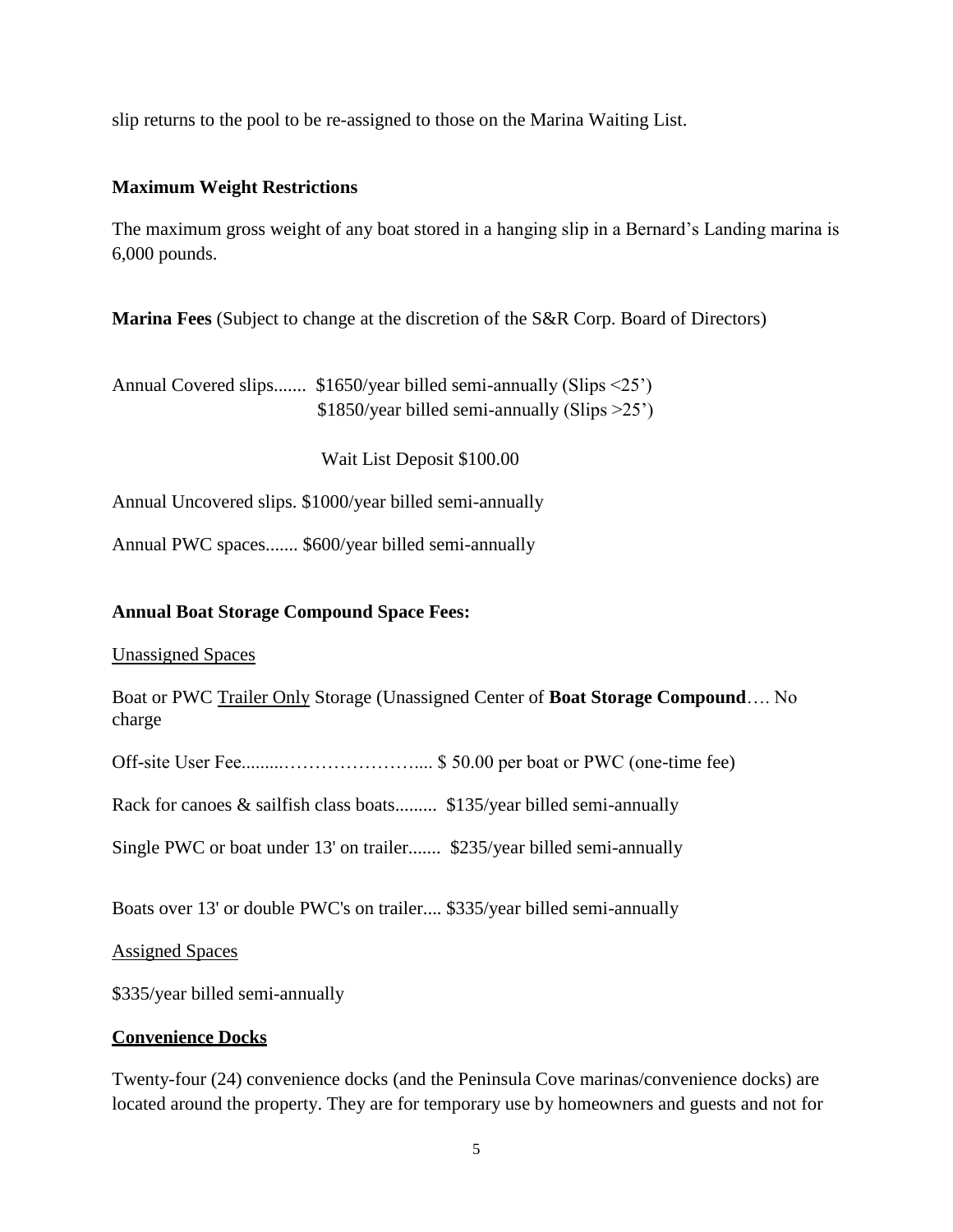prolonged dockage. **All boats and PWCs docked at a Bernard's Landing convenience dock must have a current Bernard's Landing decal. No boat or PWC may be docked overnight at any of the convenience docks for more than 14 total nights in any 30 day period.** Moving boats from one dock to another to exceed the limit is not allowed. Our Security staff takes an inventory every night to determine violations by both homeowners and guests. Homeowners or guests who violate the limit rules are reported to the CPOA Board of Directors for further action and guests may be asked to remove their boats/trailers from the property. On major holidays the property is crowded with people and boats. If you lease a slip for your boat we ask that you return the boat to the slip and not use the convenience dock near your unit for overnight dockage. This makes room for those who have no other space available.

The designated area for PWC docking is on the back of the courtesy docks (Figure 1). The slips on the front are designated for boats. If your boat will comfortably fit in the interior slips, please make one of them your first choice, leaving the outside available for larger boats.

Should all of the designated PWC spaces be taken (Figure 2), you may then use one of the slips designated for boats. When using an interior slip, please tie up parallel to the finger, taking up only one side of the slip.



#### **Boat Storage Compound**

Boats/trailers stored under separate agreements are assigned numbered spaces along the fence. The middle area of the compound is currently designated for parking empty trailers only, and based on availability. Do not park in a numbered space unless it has been assigned to you.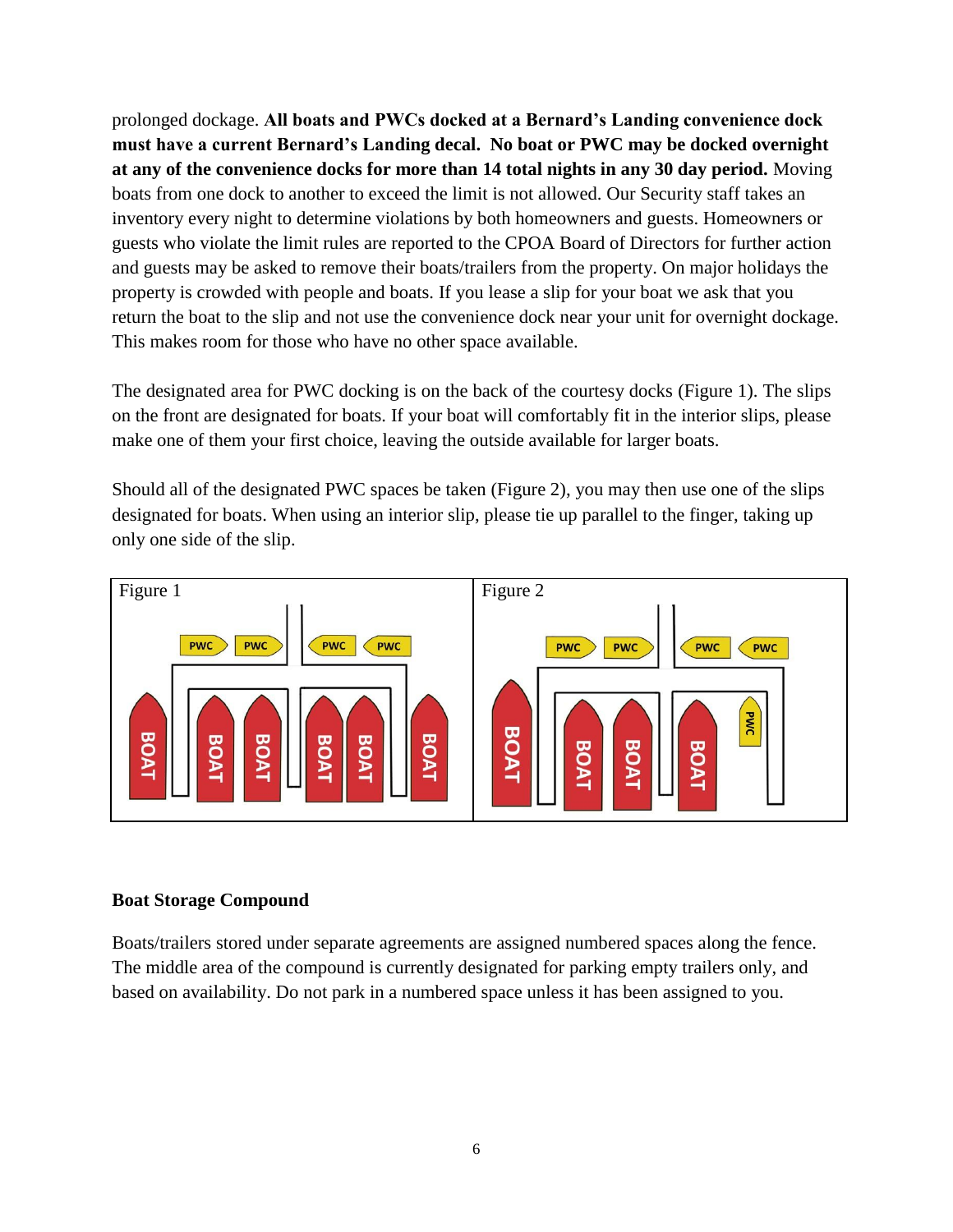# **Security**

Even though we have uniformed Security personnel patrolling the property, we strongly urge that you do not leave keys or other valuables -- fishing poles, clothing, accessories, etc. in your boat. All leases state that the owner is responsible for loss or damage to all equipment stored in boats. We have virtually no problems in this regard but still must warn you against such storage. It is prudent to keep trailer hitches locked.

## **Rules on the Water**

- 1) No Wake Zones -We have two of these areas. One marks the entrance to the Main Marina and the other marks the entrance to the cove in front of the Peninsula Townhouses. When entering or leaving a No Wake Zone you must slow down sufficiently to meet the Virginia Game and Inland Fisheries definition of "no wake": "slowest possible speed to maintain steerage and headway." The Virginia Game Commission patrols these areas and will write a citation which is a Class 6 misdemeanor under Virginia law. Boaters should review the Virginia Watercraft Owners Guide [\(www.dgif.virginia.gov/boating\).](http://www.dgif.virginia.gov/boating))
- 2) Navigational Aids -"Red right returning" is a common phase used by most seamen and it means to keep the red channel markers on your right (Starboard) as you come into port from the sea. Here on the lake, the dam is considered the sea and as you go back up the lake or upstream towards the bridge, the red channel markers should be on your right and the green channel markers on your left. The reverse is true as you go downstream towards the dam. Red markers bear even numbers and are preceded by a letter that identifies the area of the lake that you are in. Green markers bear odd numbers and along with red markers mark the deep-water channels. You should always remember the last marker you passed in case you have problems and need to identify your location for emergency personnel.

#### **Storage Suggestions**

In the event you plan to leave your boat for a long period of time we suggest that you raise the boat to the highest point in the lift. If you have a bimini top please lower it in case of high water. We do rarely have floods and this could prevent damage to your boat if it hits the top of the building. Remember that we are not responsible for your boat but would attempt to lower the bimini or raise the boat in its slip IF time allows. If we provide this service to you at your request, you will be charged \$25.00.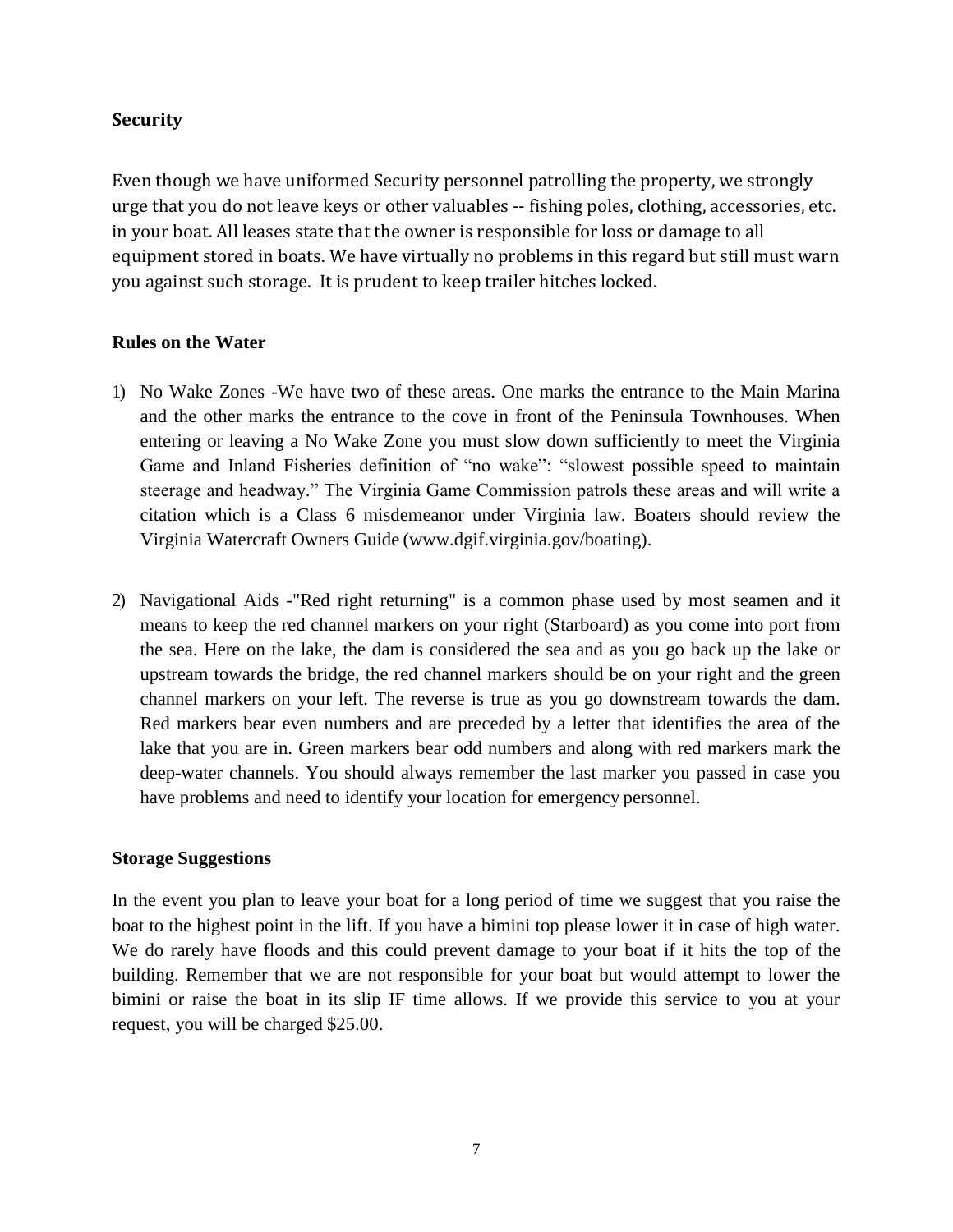# **Key Locker**

In case of fire, flooding or other emergencies we may need to move your boat. We suggest that you provide us with both boat and hoist keys that will be kept in the boat key storage cabinet in the CPOA Office.

## **Rules & Regulations**

Below is a list of the basic Marina Rules & Regulations for the property. All boat and PWC owners should make certain that their family members and other Bernard's Landing guests are familiar with these rules. All owners and lessees are responsible for actions and/or violations of their families and invitees.

- 1) All boats, PWC's and trailers of Bernard's Landing homeowners and guests (rental, family, or social) stored or brought on property MUST bear a current Bernard's Landing decal and a current state registration (boat or PWC) and license plate (trailer). Those in violation are subject to removal and storage/disposal at the owner's expense.
- 2) Leased marina slips may not be sub-leased or used by persons other than Bernard's Landing Unit Owners without prior written permission of the Board of Directors.
- 3) Use of leased boat slips or PWC spaces for purposes other than boat/PWC storage is prohibited.
- 4) Boats and/or trailers are not to be parked in a numbered space in the boat storage compound UNLESS assigned. Parking of trailers only is permitted in the middle (unnumbered) area of the Boat Storage Compound, is on a "first come, first served" basis, and is only for properly identified (decal) and authorized (applicable fees paid) trailers.
- 5) Docking at convenience docks is on a "first come, first served" basis and **all watercraft** must display a current Bernard's Landing decal. **No boat or PWC may be docked overnight at any of the floating convenience docks for more than 14 total nights in any 30 day period**. Long-term use is prohibited.
- 6) All boat/PWC and trailer parking is prohibited anywhere on property except the boat storage compound and the area designated adjacent to the dumpster. No boats and/or trailers are allowed in unit parking lots at any time. Violators are subject to being towed at the expense of the owner
- 7) Fishing, swimming and other non-boating activities are prohibited at all times on all marinas. Fishing from convenience docks and marina/convenience docks is prohibited when boats are